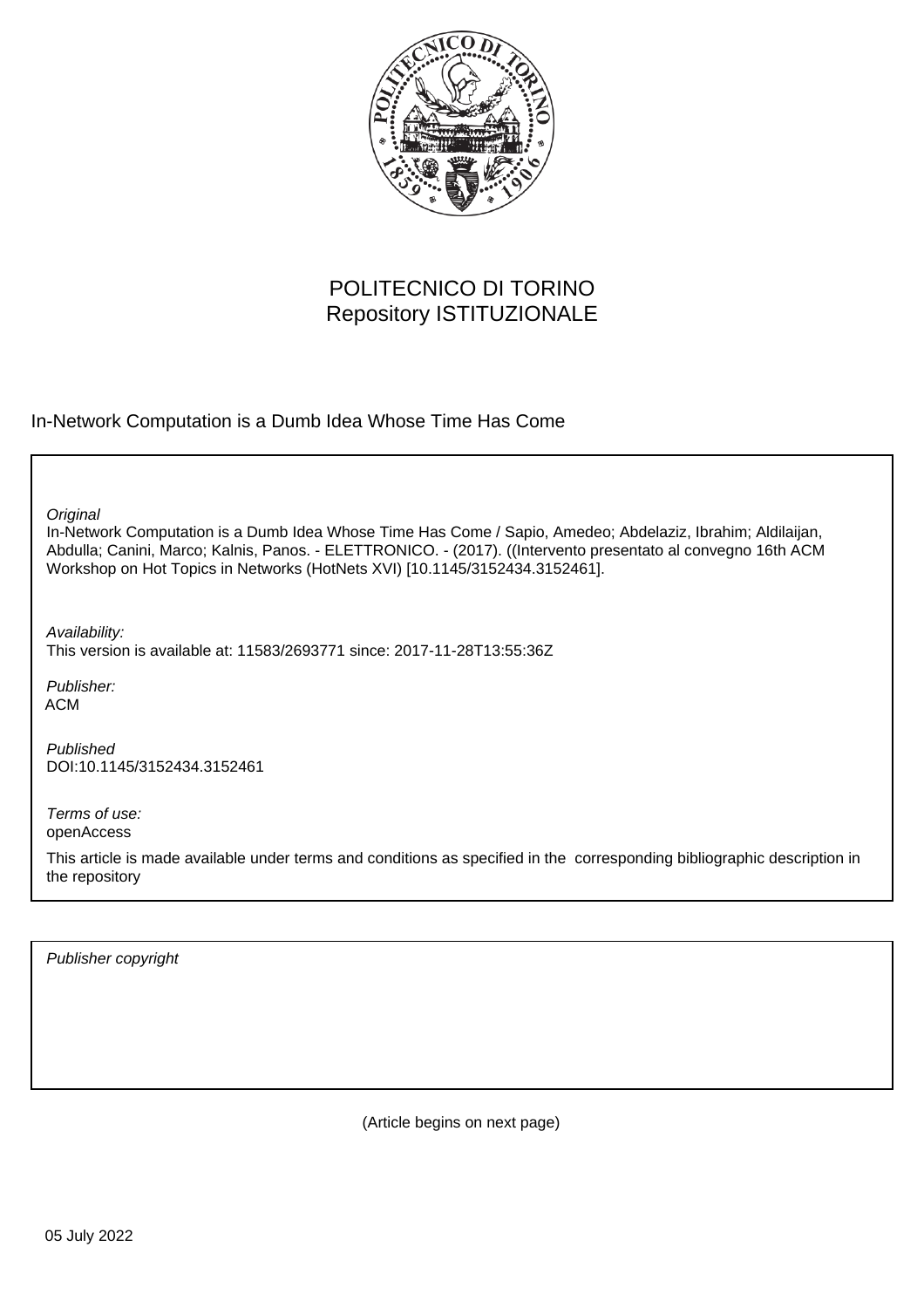# **In-Network Computation is a Dumb Idea Whose Time Has Come**

Amedeo Sapio‡ , Ibrahim Abdelaziz, Abdulla Aldilaijan, Marco Canini, Panos Kalnis KAUST

## ABSTRACT

Programmable data plane hardware creates new opportunities for infusing intelligence into the network. This raises a fundamental question: what kinds of computation should be delegated to the network?

In this paper, we discuss the opportunities and challenges for co-designing data center distributed systems with their network layer. We believe that the time has finally come for offloading part of their computation to execute in-network. However, in-network computation tasks must be judiciously crafted to match the limitations of the network machine architecture of programmable devices. With the help of our experiments on machine learning and graph analytics workloads, we identify that aggregation functions raise opportunities to exploit the limited computation power of networking hardware to lessen network congestion and improve the overall application performance. Moreover, as a proof-of-concept, we propose DAIET, a system that performs in-network data aggregation. Experimental results with an initial prototype show a large data reduction ratio (86.9%-89.3%) and a similar decrease in the workers' computation time.

# 1 INTRODUCTION

The advent of flexible networking hardware [6] and expressive data plane programming languages [5, 29] have produced networks that are deeply programmable. The functionality of networks can now be enriched without hardware changes while retaining the capability of processing packets at very high rates, even above Terabits per second. Emerging programmable network devices are paving the way for new services to better support data center applications [9, 18] and improve network monitoring [13, 16, 24–26].

© 2017 Copyright held by the owner/author(s). Publication rights licensed to Association for Computing Machinery.

ACM ISBN 978-1-4503-5569-8/17/11...\$15.00

<https://doi.org/10.1145/3152434.3152461>

Programmable networks create the opportunity for innetwork computation, i.e., offloading a set of compute operations from end hosts into network devices such as switches and smart NICs. In-network computation can offer substantial performance benefits, as it is for example the case with consensus protocols [9, 10] and in-network caches [20]. Although traditional networks are not capable of computation, the idea of using the network not just to move data, but also to perform computation on transmitted data is reminiscent of *Active Networks* [30], which proposed to replace packets with small programs called "capsules" that are executed at each traversed switch. However, for the past two decades the hardware capabilities were lacking. This appears to be changing.

The recently proposed RMT architecture [6] and its upcoming incarnation in the Barefoot Networks' Tofino [3] switch chip has a flexible parser and a customizable match-action engine. To process packets at high speed, this architecture has a multi-stage pipeline where packets flow at line rate. Each stage has a fixed amount of time to process every packet, allowing for lookups in memory (SRAM and TCAM), manipulating packet metadata and stateful registers, and performing boolean and arithmetic operations using ALUs. Other vendors are also introducing new classes of programmable chips with similar capabilities [7]. We believe that with this new generation of flexible data plane hardware it is worth revisiting a fundamental question: *as networks become capable of computation, what kinds of computation should networks perform?*

In this paper, we will consider this question in the scope of data center applications because it is likely that data centers will be early adopters of programmable networks and many of these applications have stringent performance requirements. On the one hand, in-network computations can be broadly useful in several performance-oriented contexts to reduce latency and/or increase throughput of certain operations. Furthermore, it can help reducing network traffic, so as to alleviate congestion, which is a major cause of application performance degradation. In particular, a computation that happens on-path and at line rate is appealing since it bears no cost to the application, which can spare CPU cycles for other tasks instead. On the other hand, despite recent technological advancements, network devices have limited compute power and little storage to support general computation. Moreover, systems designers are prescribed by the end-to-end principle [28] to avoid implementing application-specific logic in

<sup>‡</sup>Amedeo Sapio is also with Politecnico di Torino.

Permission to make digital or hard copies of all or part of this work for personal or classroom use is granted without fee provided that copies are not made or distributed for profit or commercial advantage and that copies bear this notice and the full citation on the first page. Copyrights for components of this work owned by others than the author(s) must be honored. Abstracting with credit is permitted. To copy otherwise, or republish, to post on servers or to redistribute to lists, requires prior specific permission and/or a fee. Request permissions from permissions@acm.org.

*HotNets-XVI, November 30–December 1, 2017, Palo Alto, CA, USA*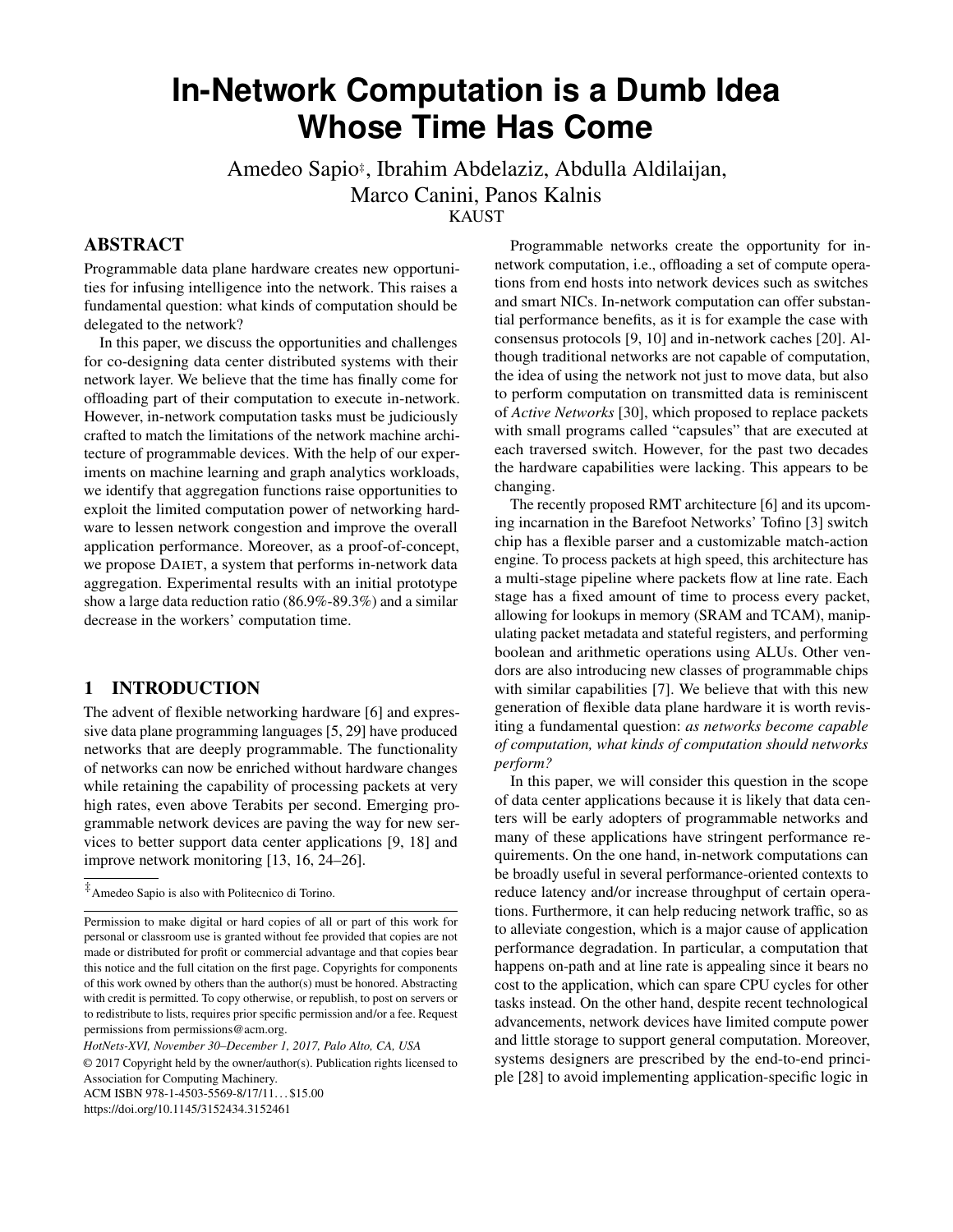the network and are generally wary about raising the overall system complexity. Additionally, in-network computation must not affect the application correctness.

We posit that in-network computation must be used judiciously. Towards this goal, we seek to identify *what type of computation can be done in-network* such that: (*i*) network traffic is significantly reduced, (*ii*) only a minimal change at the application level is required and (*iii*) the correctness of the overall computation is not affected.

We find that a plausible class of applications that satisfy the above desiderata are those applications that follow a partition/aggregate workload pattern. These applications cover a wide spectrum of data-intensive frameworks including big data analytics as in MapReduce [12] and machine learning [1, 11], graph processing [14, 22] and stream processing [19]. Generally these frameworks scale applications by distributing data and computation across many worker servers. Each worker performs some computation on a data partition, which is followed by a communication phase to update shared state or finalize the computation. This process can be performed iteratively until a stopping condition is met.

These applications are sensitive to network performance and the communication cost can be one of the dominant scalability bottlenecks as large volume of data need to be moved routinely in many to many patterns. Already several distributed frameworks like MapReduce [12], Pregel [22] and DryadLINQ [32] allow for *user-defined aggregation functions*. These functions enable application developers to reduce the network load (e.g., by summing all individual messages to a common graph vertex) and consequently, the job execution time. However, the aggregation functions are only applied at the worker-level, missing the opportunity of achieving better traffic reduction ratios when applied at the network level.

These aggregation functions have several characteristics that make them appealing and suitable to be partially executed in-network. First, they usually *reduce the amount of data* (e.g., sum the inputs, or find the minimum). Thus, it is beneficial to apply these functions as early as possible to decrease the amount of network traffic and lessen congestion. Second, they are usually characterized by *simple arithmetic/logic operations*, which make them amenable to parallelization and execution on programmable switches. Third, in many algorithms [14, 22], they are *commutative and associative functions*, which implies that they can be applied separately on different portions of the input data, disregarding the order, without affecting the correctness of the final result. Fourth, they are *often readily available*, meaning that they could be transparently supported without requiring the developer to write new application logic. As we will show, implementing certain aggregation functions inside the network is possible and beneficial since programmable switches can aggregate intermediate data, thus reducing the traffic as well as the processing load at the destination. However, the limited resources, restricted compute power and stringent constraints on packet processing time create several challenges and call for a judicious system design.

To contribute a concrete point in the design space, we propose DAIET, a system for data aggregation in-network. While our design is still incomplete and likely to change, this represents an example of a system that can be built using P4 to offload computation to the data plane. Our experimental results with an initial prototype supporting a MapReduce application show that this approach provides a large data reduction (86.9%-89.3%) and a similar decrease in worker's computation time.

A number of recent research efforts [8, 15, 21] have proposed in-network aggregation techniques for a variety of applications. However, these systems either required to change the network architecture [8, 21] or build a switch chip with a fixed set of aggregation functions [15]. We demonstrate that similar benefits can be reaped using flexible and programmable data planes. That said, we envision that practical deployments for our proposal might be better suited within clusters and racks specialized for certain workloads such as deep learning or data analytics where the benefits of innetwork aggregation are substantial without requiring data center-wide adoption.

We note that aggregation functions, though they are a generic primitive applicable to a number of applications, are not the sole type of in-network computation possible and we hope that our work will trigger a broader discussion around the driving question behind our work: what should networks compute?

## 2 JUDICIOUS NETWORK COMPUTING

We focus on in-network computation enabled by the recent developments in reconfigurable, protocol-independent switch ASICs such as RMT [6]. Their network machine architecture is based on a multi-stage pipeline of packet processing logic [4]. Computing on these devices corresponds to executing streaming algorithms that have stringent constraints on the number and type of operations that can be performed. This is due to the following limitations:

Limited memory size. Packet processing at high speed requires a very fast memory, such as TCAMs or SRAM, which is expensive and usually available in small capacities. As an example, the upcoming Barefoot Tofino [3] switch chip is expected to process a remarkable 6.5 Tb/s while still providing the flexibility of data plane programmability. To match this processing speed, packets can be processed by a limited number of lookup tables and the expected available SRAM is in the range of few tens of MBs.

Limited set of actions. Programmable devices support a small set of actions, usually simple arithmetic, data manipulation, and hashing operations. Some switches can also provide limited support for floating point operations [15].

Few operations per packet. To guarantee execution at line rate, programs have only tens of nanoseconds to process a single packet. As a result, they cannot use constructs that do not have an upper bound on the number of performed operations (e.g., loops). Some devices allow to recirculate a packet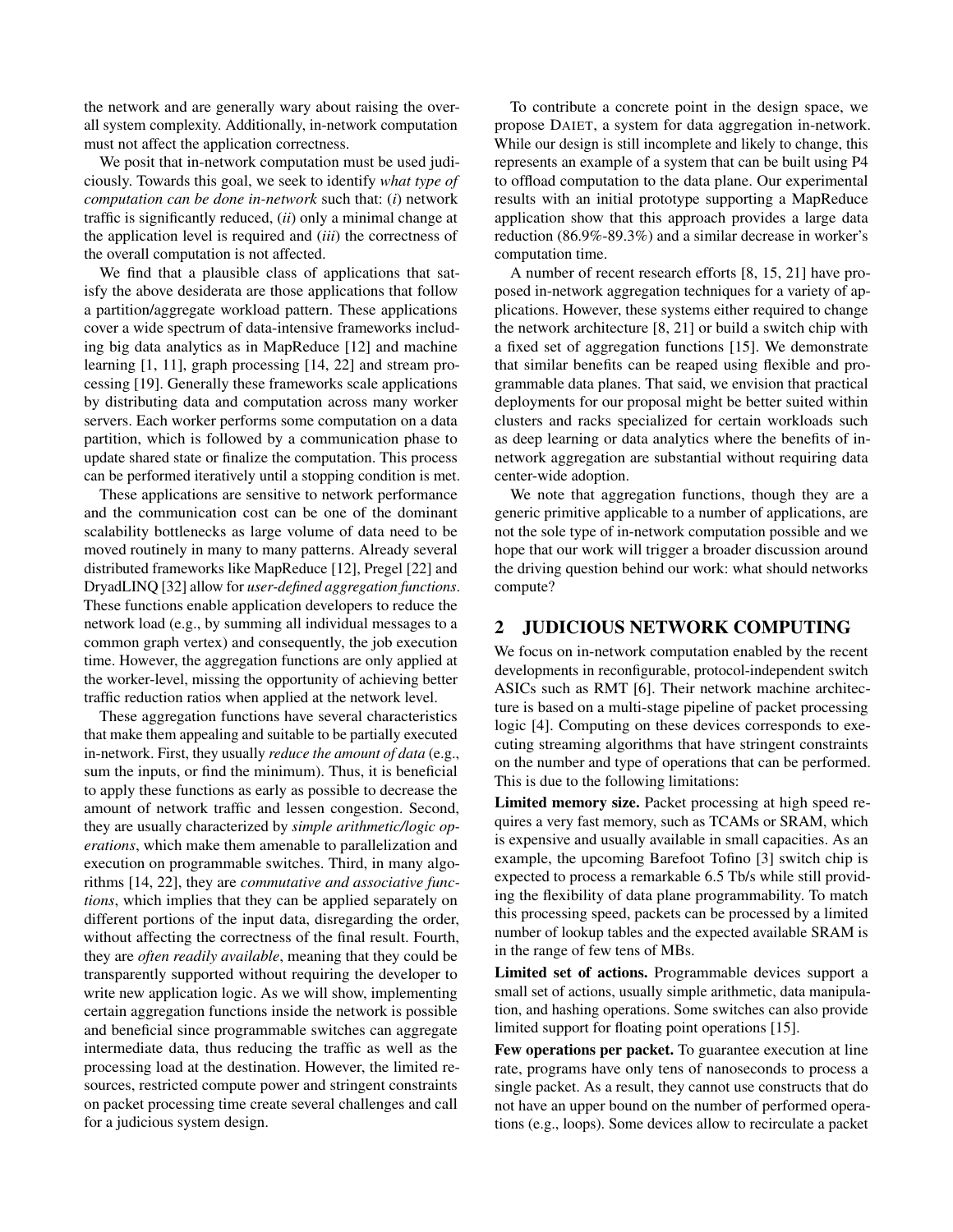

Figure 1: Potential traffic reduction ratio for two machine learning applications and various graph analytics algorithms.

in the ingress queue for further processing, thus allowing to implement loops. But this comes at the cost of additional processing latency and lowers the forwarding capacity.

Furthermore, offloading functionality to the network faces several challenges. First, the underlying target imposes restrictions as discussed above and resources are limited. As such, in-network computation must live within these confines. Second, applications correctness is paramount. Data center networks have multiple paths and failures of links and devices are not uncommon. As such, in-network computation should provide benefits even if traffic follows different paths or an application experiences failures. Alternately, an application should be no worse than without in-network computation even when this is executing. Third, offloading functionality raises complexity not only because certain packet processing logic is executed in the network but also due to the required integration with applications or libraries. As such, in-network computation should focus on primitives that are broadly applicable to a class of applications and workloads, and identify reusable, high-level abstractions that promote easy adoption.

Since we are just at the onset of programmable data plane hardware, it is hard to gauge how far in-network computation can go and what possibilities the next technological enhancements will enable. As an analogy, the spectrum of applications of GPUs has evolved significantly since when they first became programmable, and today's GPGPUs have usages for deep learning and mining cryptocurrencies, that are far beyond the computer graphics domain.

In the rest of this paper, we follow through our earlier premise and explore in-network aggregation as a concrete example of in-network computation. Consequently, a main challenge to address when delegating data aggregation to the network is to account for all the constraints above while providing high data reduction ratios without affecting the correctness of the final results.

# 3 DATA AGGREGATION IN DATA CENTER APPLICATIONS

Data aggregation is a common task in several distributed data center applications [1, 12, 22, 31]. It also satisfies the characteristics discussed in Section 1. Therefore, it represents

a good candidate for tasks that can be delegated to the network. In this section, we study a set of algorithms that can utilize aggregation functions to improve their performance. Specifically, we consider two classes of algorithms: machine learning and graph analytics. The goal of this analysis is to show the potential traffic reduction that can be achieved when aggregating the traffic inside the network.

For machine learning algorithms, we use TensorFlow [1] to run two applications: a Soft-Max Neural Network using mini-batch Stochastic Gradient Descent (SGD) and Adam optimization [17] (Adam). We use a mini-batch of size 3 for the former and 100 for the latter. In these experiments, we use the MNIST<sup>1</sup> database of handwritten digits. The model is trained to correctly identify the digits present in each image. We deployed TensorFlow on six machines: one acts as the parameter server while the other five machines run as many worker processes. Each machine is equipped with 128GB of RAM and two 2.20GHz Intel Xeon E5-2630v4 CPUs.

Workers are responsible for compute-intensive tasks while the parameter server stores and maintains a set of shared parameters that comprise the trained model. In this setting, each worker is training the same model on different mini-batches of the data. In each iteration, the worker sends its parameter updates to the server which aggregates the local updates from each worker. Then, the parameters at each worker are updated according to their values at the parameter server.

In TensorFlow, the parameters are tensors, which are represented as large n-dimensional arrays. Parameter updates are deltas that change only a subset of the overall tensor and can be aggregated by a vector addition operation. We evaluate the overlap of the tensor updates, i.e., the portion of tensor elements that are updated by multiple workers at the same time. This overlap is representative of the possible data reduction achievable when the updates are aggregated inside the network. A high overlap means that aggregating the local updates of each worker inside the network could reduce the network traffic significantly.

Figures 1(a) and 1(b) show the amount of overlap among workers updating the same portion of tensors in the same iteration for SGD and Adam applications, respectively. Note that the overlap percentage is consistent among different iterations.

<sup>1</sup><http://yann.lecun.com/exdb/mnist/>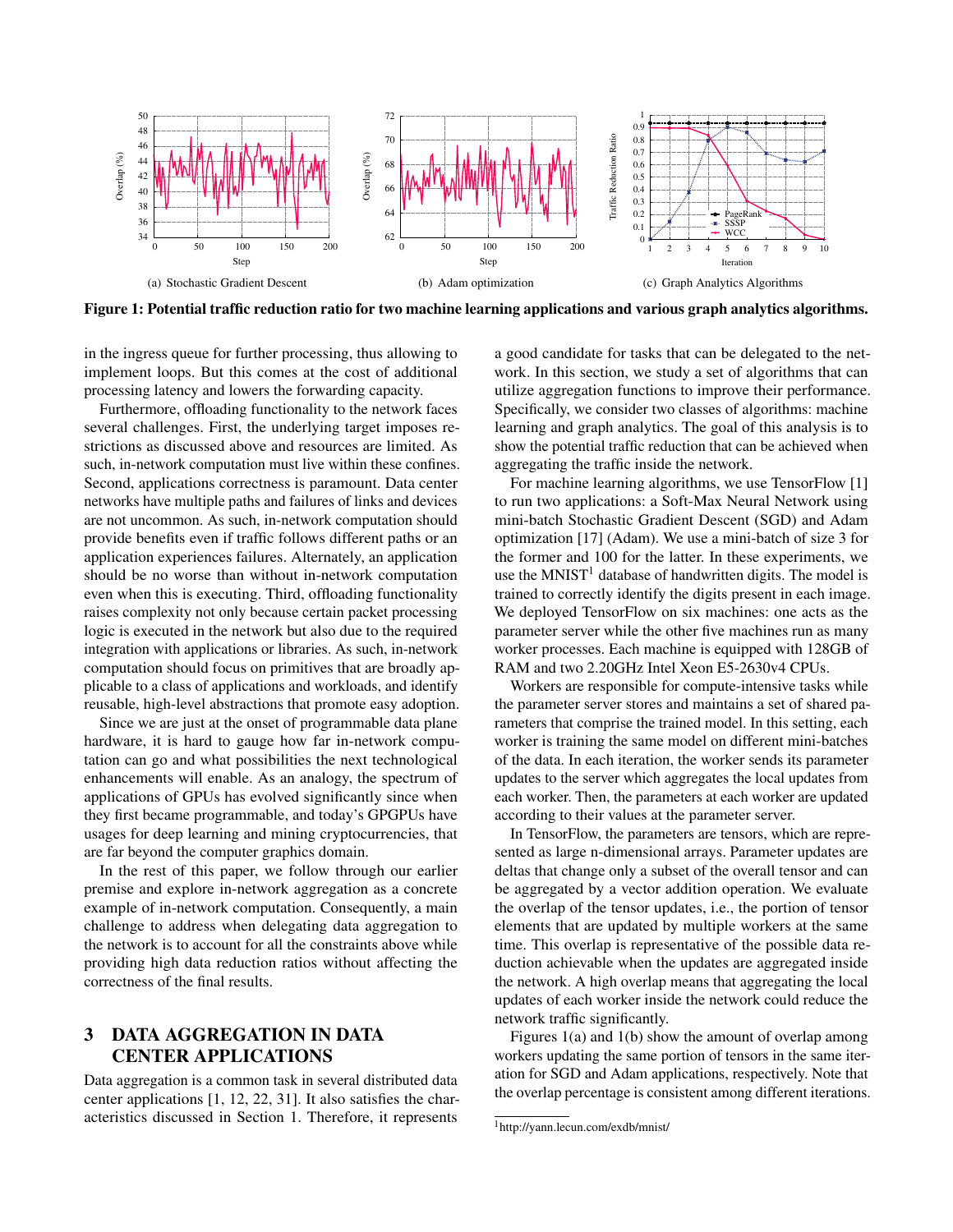The average overlap percentage is around 42.5% and 66.5% for SGD and Adam applications, respectively. Also note that the results in this experiment represent a lower bound of the possible overlap as the applications could be tuned to schedule communication to maximize overlap. In both applications, there are other tensors communicated over the network with a higher overlap percentage, or even fully communicated (100% overlap). We also experimented while increasing the number of workers from two to five (without changing the mini-batch size), and observed that the overlap increases.

We further consider graph analytics algorithms. We used the LiveJournal dataset, $^2$  which consists of 4.8M vertices and 68M edges. To run these algorithms, we deployed GPS [27] – an open-source Pregel clone – on four machines, each with 3.40GHz Intel Core i7-2600 CPU and 16GB of RAM. We consider three algorithms with various characteristics: PageRank, Single Source Shortest Path (SSSP) and Weakly Connected Components (WCC). The three algorithms are associated with a commutative and associative aggregation function.

Figure 1(c) shows the potential traffic reduction ratio for various graph algorithms using the LiveJournal graph. Each graph algorithm exhibits a different traffic volume. In PageRank, each vertex starts by sending its PageRank value to all its neighbours. Then, each vertex in the next iteration receives and sums the various values from its neighbours and calculates a new PageRank value. The traffic reduction ratio is calculated by combining all the messages sent to the same destination into a single message by applying the aggregation function used by the algorithm, i.e., *sum*, inside the network. In each iteration, all vertices are active and send messages to their neighbours; hence, the traffic reduction ratio is almost the same across all iterations. SSSP starts by sending a smaller number of messages from the source vertex. In the following iteration, the number of messages increases exponentially and hence a higher traffic reduction ratio is achieved. On the other hand, WCC starts by sending large number of messages from all vertices which decrease as the algorithms converges. The potential traffic reduction ratio in all the three applications ranges from 48% up to 93%.

In summary, applying in-network aggregation functions could significantly reduce the traffic of these applications.

# 4 SOLUTION SKETCH

As a proof-of-concept, we propose DAIET, a system for innetwork aggregation designed to address the challenges presented in Section 2. While it has been designed with P4 and programmable ASICs in mind, it is general enough to be possibly implemented on different programmable data plane platforms. For the sake of presentation, we describe DAIET when applied to MapReduce-based applications. However, the proposed solution is generic enough and works well for various partition/aggregate data center applications.

To perform in-network aggregation, DAIET requires a close collaboration between the application and the network. Prior



Figure 2: Aggregation Trees: example of physical and logical view for traffic aggregation in a data center network.

to starting a job, the master allocates the *map* and *reduce* jobs to the workers. This allocation information is exchanged with the network controller. Then, the controller defines the aggregation trees. An aggregation tree (Figure 2) is a spanning tree covering all the paths from all the mappers to a reducer. There is one tree rooted at each reducer. The network controller then configures the network devices, pushing a set of flow rules, to perform the per-tree aggregation and forward the traffic according to the tree. Specifically, each network device needs to know (*i*) the *tree ID* (i.e., *reducer ID*) that is embedded in packets addressed to one reducer, (*ii*) the associated output port to forward the traffic to the next node in the tree, and (*iii*) the specific aggregation function to perform. Moreover, for each tree a network device is configured with the number of children nodes it receives traffic from, so that the aggregated data are flushed to the next node when all the children have sent their intermediate results.

When the map phase is completed, each map task produces an intermediate data set consisting of key-value pairs, which is partitioned among the reducers. These partitions are sent to the reducer using UDP packets containing a small preamble and a sequence of key-value pairs. In the current prototype, we do not address the issue of packet losses, which we leave as future work. The abstraction of key-value pairs can be mapped on the messages exchanged in various data center applications; e.g., they can represent updates to shared parameters in a machine learning job or exchanged messages among vertices in graph processing.

The preamble specifies the number of pairs present in the packet and the tree ID the packet belongs to. We have carefully defined how the output of the map task is serialized in the local file, so that packets are transmitted without partial pairs. In fact, data cannot be deserialized during packetization, since it would greatly affect the execution time, therefore we use a fixed-size representation for the pairs, so that it is easy to calculate the offsets of pairs in the file and extract a number of complete pairs. This serialization and deserialization modification is not required in those applications that do not store intermediate results on disk. Finally, the end of the transmission is marked by a special END packet.

For each tree, network devices store two arrays, one for the keys and one for the values. These two arrays are managed as a hash table with buckets of only one element. Specifically, a hash function is used to convert a key to an index in the

<sup>2</sup><https://snap.stanford.edu/data/>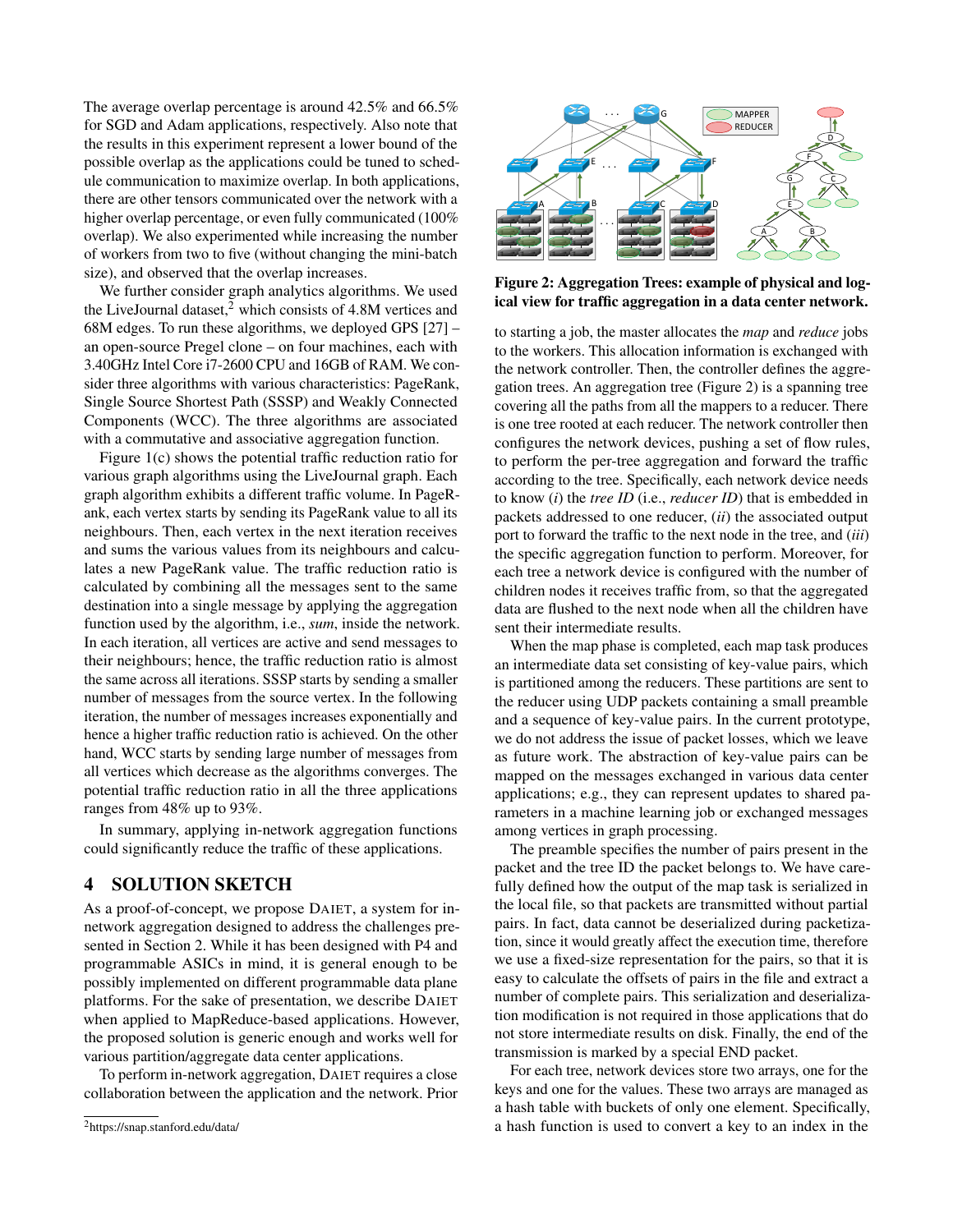| <b>Algorithm 1: Packet Processing Algorithm</b>           |
|-----------------------------------------------------------|
| <b>Input:</b> Network Packet P                            |
| <b>Output:</b> Aggregated Network Traffic                 |
| $header \leftarrow parseHeader(P)$<br>$\mathbf{1}$        |
| if $header_type = DATA$ $PACKET$ then                     |
| $entries \leftarrow parsePayload(P, header.name entries)$ |
| foreach pair in entries do                                |
| $idx \leftarrow$ Hash (pair.key)                          |
| if $keyRequesterlidx$ is empty then                       |
| $keyRequester lidx] \leftarrow pair.key$                  |
| $value Register[idx] \leftarrow pair.value$               |
| indexStack.push(idx)                                      |
|                                                           |
| else if $keyRequesterlidx]=pair-key$ then                 |
| updateValue (valueRegister[idx], pair.value)              |
| else                                                      |
| store (spilloverBucket,pair)                              |
| if spilloverBucket is full then                           |
| flushData (spilloverBucket)                               |
|                                                           |
|                                                           |
| else if $header_type = END\_PACKET$ then                  |
| $remaining\_children = remaining\_children - 1$           |
| if remaining_children = $0$ then                          |
| flushData (keyRegister, valueRegister)                    |
|                                                           |
|                                                           |

array. The index is used to access the two arrays and store the key and its corresponding value in the relative cells. If a collision is detected (a key generates the same hash of a different, already stored, item), then the new pair is not used for aggregation, and is stored in a different *spillover bucket*. This bucket is a queue of pairs with as many entries as the number of pairs that can fit in one packet. When this bucket is full, the entries are immediately sent to the next node in the tree. If the hash function distributes hash values evenly across the available range, this solution better employs the available memory (a scarce resource in data plane devices) without affecting the correctness of the final result. In fact this solution saves the allocation of multiple collision buckets that have a low probability to be used. The non-aggregated values in the spillover bucket are the first to be sent to the next node, so that they ware more likely to be aggregated if the next node is a network device and has spare memory. Additionally, an *index stack* is kept in the device memory to store the indices of the used cells in the two arrays. This facilitates flushing the results to the next node, avoiding a costly scan of the arrays.

Algorithm 1 summarizes the steps performed by the network device for each received packet. When a new packet containing key-value pairs is received, each pair in the packet is processed to update the local state. First, the hash function is applied to the key to obtain the corresponding index. This index is then used to access the keys array and check if: (*i*) the cell is empty, (*ii*) the same key has been received before, or (*iii*) a different key with the same hash value is already stored in the cell. In the first case, the new key-value pair is stored and the index is saved in the index stack. In the second case, the value is aggregated with the previously stored value and the result is stored in the array. In the latter case (i.e., a collision), the pair is stored in the spillover bucket. If this bucket is full, all its pairs are sent to the next node.

When an END packet is received, marking the end of one partition, the number of pending children (initialized by the controller) is decremented. When this value reaches zero, all the aggregated pairs in the two arrays can be sent to the next node towards the destination.

While usually a reducer receives the intermediate results from each mapper sorted according to the key, DAIET cannot preserve the order, thus the reducer receives unordered, aggregated, intermediate results. As a consequence, the intermediate results must be sorted at the reducer rather than at the mapper, which usually reduces the amount of parallelism. However, as shown in Section 5, the reduction in the amount of data to sort makes this overhead negligible.

#### 5 PRELIMINARY EVALUATION

Our current implementation of DAIET is built using P4 and is available as open source<sup>3</sup>. As in a traditional SDN, the controller can configure a P4 data plane by pushing flow rules to a set of tables. These flow rules can match custom protocols and execute custom actions. We found that P4 imposes two main constraints affecting the implementation of DAIET: (*i*) a table can be applied at most once per packet, therefore it is not possible to apply the same table to all the headers in a stack of multiple headers of the same type, and (*ii*) the absence of variable-length data structures.

The first constraint, which is meant to avoid loops during packet processing, forces the programmer to manually perform loop unrolling, at the expenses of code readability and size. The second constraint is relevant in case of variablelength keys (e.g., strings). In fact, in this case the programmer is forced to reserve for each key as many bytes as the largest expected key, increasing the memory footprint, which in turn causes the allocation of arrays with fewer cells, thus increasing the possibility that a pair is not aggregated.

We present preliminary results from our prototype implementation. We focus on quantifying the reduction of traffic received by the root node of each tree (i.e., reducers) and the corresponding decrease in completion time at reducers. We believe this reduction, in a deployment with hardware switches, is expected to be proportional to the reduction in the job completion time, since each reducer will receive and process less data. However, as P4 hardware was not yet available to us, we obtain results using the bmv2 software switch, $4$ which is not designed for line-rate packet processing. Thus, we cannot directly measure an improvement in job completion time but our results, which show around 88% median traffic reduction are still indicative of the expected benefits.

We run the experiments on a single server with two Intel Xeon E5-2680v2 CPUs with 40 logical cores in total and 768 GB of RAM. We run the bmv2 switch in a container on 4 dedicated cores, while 12 more containers, each with 2 dedicated cores, are used as workers to run 24 mappers (one per core) and 12 reducers (one per worker). An additional

<sup>3</sup><https://sands.kaust.edu.sa/daiet/>

<sup>4</sup><https://github.com/p4lang/behavioral-model>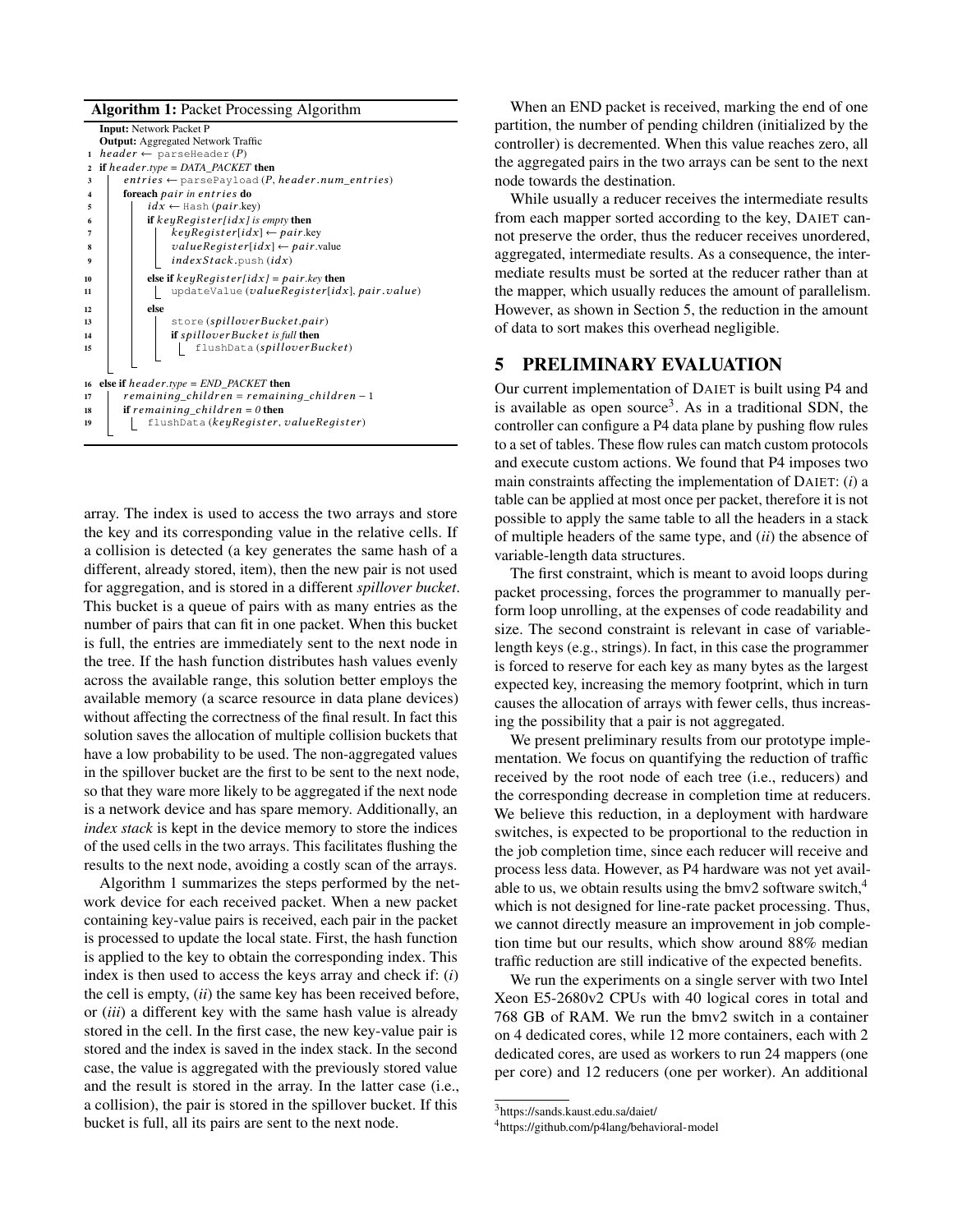

Figure 3: Reduction on the amount of data, running time and number of packets received at reducers.

container is used to run the master. The 12 workers execute a WordCount benchmark on an implementation of MapReduce adapted to send the map results using DAIET. The input dataset is a 500 MB file containing random words that are not causing hash collisions.5 We do not test with a larger dataset because the network aggregation is performed by bmv2 using mainly a single core. We configure P4 registers to store 16K key-value pairs, so that, with words of maximum 16 characters and a 4 B integer value, the total SRAM required would be around 10 MB, which is a reasonable amount of memory for a hardware P4 switch. To quantify the reduction, we run the same benchmark in two other baseline scenarios without in-network aggregation: (*i*) using the original TCP-based data exchange and (*ii*) using UDP and the DAIET protocol, but without executing data aggregation in the switch.

Figure 3 shows a box plot of the reduction, across all the workers, in the total data volume and execution time at the reducers observed with DAIET compared to the first baseline. We observe that in-network aggregation provides a 86.9%-89.3% reduction of the amount of data received by the reducers. Because the smaller the data the less processing time at the reducer, we measured a median decrease of 83.6% in the execution time at the reducer, despite the received data are not sorted and require a complete sort operation.

Because current P4 hardware switches are expected to parse only around 200-300 B of each packet<sup>6</sup>, we consider that one DAIET packet can contain at most 10 key-value pairs. Thus, our implementation generates more packets compared to the TCP baseline. However, the data volume reduction due to in-network aggregation is greater than the overhead caused by the additional packets. Figure 3 presents the reduction in the number of packets received by the reducer compared to the two baselines.We observe a median and maximum reduction of 90.5%, with a minimum of 88.1% compared with the baseline using UDP without in-network aggregation. Even considering the TCP baseline, we still measured a median 42% reduction in the number of packets. It is worth noting that an additional overhead in the data volume and number of packets is given by the fixed-size length of strings in our implementation, that forces a 16 B key even for smaller strings. This limitation will be removed in a future version of DAIET.

### 6 RELATED WORK

NetAgg [21] is a software middlebox platform that provides an on-path aggregation service. NetAgg middleboxes are deployed on servers directly attached to network switches through high-bandwidth links, composing an aggregation tree in the network. This requires changes in the network architecture. Furthermore, for computation-bound applications the middleboxes can become a performance bottleneck. SHArP [15] is designed to offload MPI collective operation processing to the network. Reduction operations are performed on the data as it traverses a reduction tree in the network, reducing the volume of data as it goes up the tree. SHArP only supports a limited set of combiners, since they are directly implemented in the switch ASIC. Unlike NetAgg and SHArP, DAIET does not modify the network architecture and provides more flexibility to support a variety of applications. Similar to NetAgg, Camdoop [8] also supports on-path aggregation for MapReduce-based applications. It leverages the capabilities of Camcube [2] which uses direct-connect protocols where all traffic is forwarded between servers without switches. Thus, it requires a custom topology and it is incompatible with a common data center infrastructure.

Besides data aggregation, IncBricks [20] is an in-network caching fabric with basic computing primitives. It comprises of programmable switches and smart NICs. It uses a key-value store as the application interface and allows to offload common compute operations on key-value pairs; e.g., increment, compare and update. Their design shifts the computation towards smart NICs since switches have limited storage. A specialized, in-switch key-value store for network measurement collection and aggregation also appears in Marple [25].

# 7 OUTLOOK

Programmable network hardware is finally emerging and provides the opportunity to revisit the idea of performing computation inside the network. Given ever more stringent requirements for data center applications facing hardware scalability bottlenecks and the end of Moore's law, programmable hardware appears to be the next frontier for achieving higher levels of efficiency and speed. Google's Tensor processing unit and Microsoft's Catapult projects are just two examples of this ongoing trend. We believe that the time has come to entrust network devices with part of the tasks typically executed by software. However, programmable networking devices have a distinct network machine architecture with stringent constraints. Determining the kinds of in-network computation, streaming algorithms and workloads that are going to be feasible under these architectural model is a major open challenge. As in the case of TCP offloading [23], we might need to see a period where variants are proposed, tested, evolved, and sometimes discarded. Data aggregation appears as a natural fit for in-network computation and our results are promising. But we view our work merely as an initial step towards the larger goal of judicious in-network computing.

<sup>5</sup>Our current prototype does not manage collisions.

<sup>&</sup>lt;sup>6</sup> According to private conversations with a P4 hardware vendor.